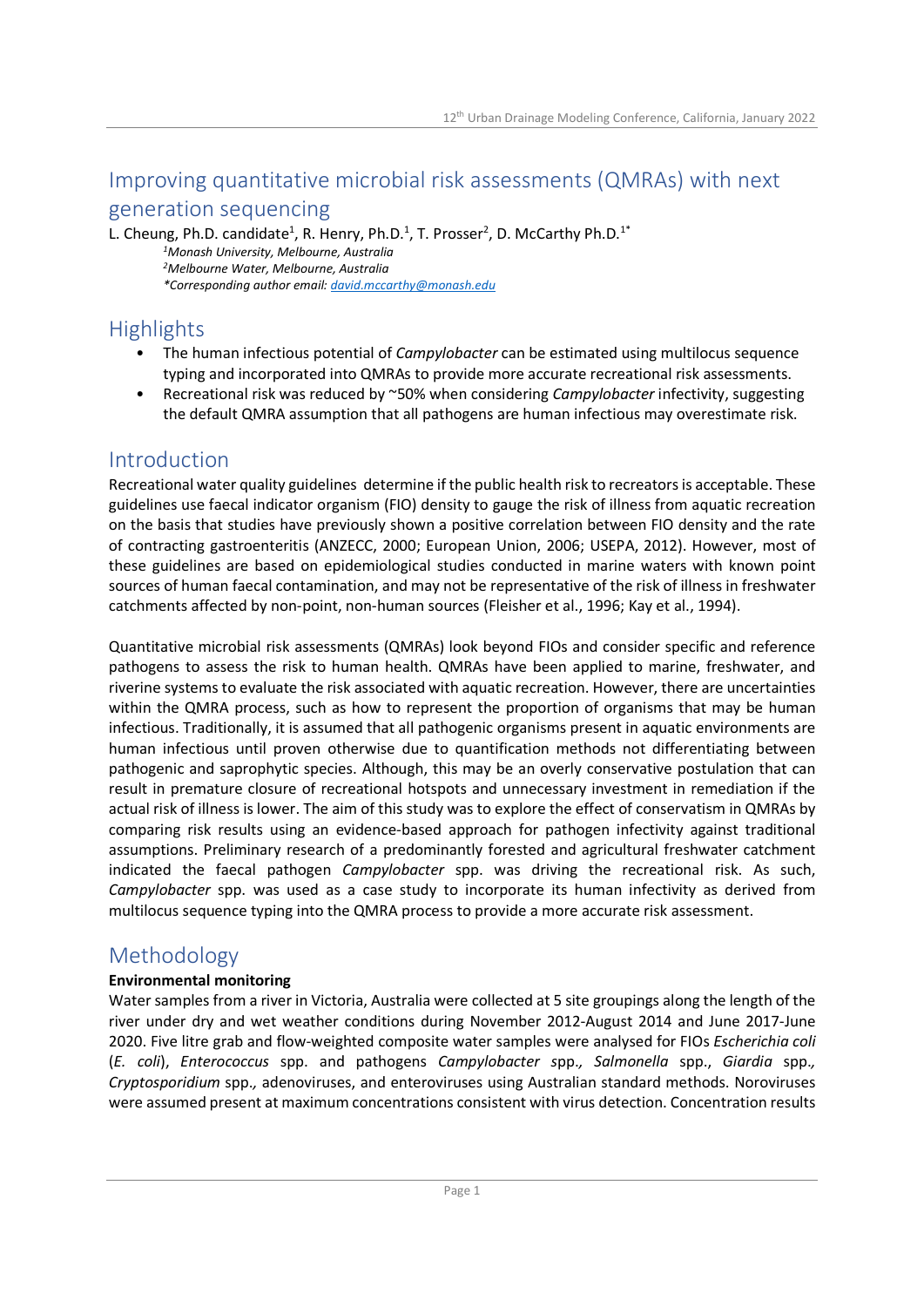that were below/above the detection limit were assumed present at the lower/upper detection limit for subsequent analyses. Campylobacter spp. isolates were stored at -80°C for genetic sequencing.

#### Campylobacter spp. multilocus sequence typing (MLST) and infectivity

Campylobacter spp. isolates were sequenced using the Illumina NextSeq500 with TruSeq Sequencing-by-Synthesis V2 chemistry in 150 bp paired-read format. The obtained reads for each isolate underwent de novo assembly using the Nullarbor (v2.0) software package with comparison to C. jejuni NTCT81116 (NC\_009839.1) and C. coli RM4661 (NZ\_CP007181) reference genomes.

The following criteria were applied to estimate the human infectious potential of Campylobacter spp.: 1) speciation, 2) matching with international databases, and 3) association with human disease. C. jejuni and C. coli isolates were compared to the PubMLST database (https://pubmlst.org/; Jolley et al. 2018) to match with sequence types (STs) existing prior to this project and identify potential human disease risk. STs that did not match were assumed not human infectious. Campylobacter spp. infectivity was estimated as:

| Total <i>C.je juni</i>           | <i>(C.jejuni</i> infectious) | Total <i>C.coli</i>              | $\sqrt{C}$ .coli infectious   | (Eq. 1) |  |
|----------------------------------|------------------------------|----------------------------------|-------------------------------|---------|--|
| \Total <i>Campylobacter</i> spp. | \ Matched C. <i>iejuni</i> J | \Total <i>Campylobacter</i> spp. | <i>N</i> atched <i>C.coli</i> |         |  |

#### Quantitative microbial risk assessment

The risk of illness per single recreational exposure was determined for primary and secondary contact activities using Monte Carlo simulations (N=100,000). Primary contact was defined as swimming, or submerged from the chest and below (Dufour et al. 2006). Secondary contact was defined as wading, or submerged from the waist and below, fishing, kayaking, canoeing, rafting, or tubing activities (Dorevitch et al. 2011). Two infectivity scenarios were assessed: (1) all pathogens were assumed to be 100% human infectious, and (2) Campylobacter spp. infectivity was estimated from MLST data of riverine isolates, but all other pathogens were assumed 100% human infectious. Dose-response models and parameters will be fully detailed in the presentation.

## Results and discussion

Under the baseline Scenario 1, Campylobacter spp. was responsible for 60%-80% of the total pathogen risk and the recreational risk increased with downstream distance. However, MLST data indicated that only 4%-49% of Campylobacter spp. were human infective, and infectivity decreased with downstream distance. When Campylobacter spp. infectivity was applied to the QMRA in Scenario 2, there was a 40%-94% reduction in Campylobacter spp. risk and 29%-74% reduction in total pathogen risk (Table 1).

Table 1. Total pathogen risk of illness from aquatic recreation in a Victorian river. Samples were collected under dry and wet weather conditions. Site groups are ordered from upstream (#1) to downstream (#5). Site groups 1-4 are freshwater and site group 5 is estuarine. Risks were evaluated for two scenarios: (1) all pathogens were 100% human infectious, (2) Campylobacter spp. infectivity from MLST data, and all other pathogens were 100% human infectious.

| Scenario 1       |      |                        |      |                          |                        | Scenario 2             |                          |                        |  |  |
|------------------|------|------------------------|------|--------------------------|------------------------|------------------------|--------------------------|------------------------|--|--|
| <b>Site</b>      |      | <b>Primary Contact</b> |      | <b>Secondary Contact</b> | <b>Primary Contact</b> |                        | <b>Secondary Contact</b> |                        |  |  |
| Group            | Mean | $95th$ perc.           | Mean | $95th$ perc.             | Mean                   | 95 <sup>th</sup> perc. | Mean                     | 95 <sup>th</sup> perc. |  |  |
| $\mathbf{1}$     | 1.4% | 5.9%                   | 0.3% | 1.3%                     | 1.0%                   | 4.3%                   | 0.2%                     | 0.9%                   |  |  |
| 2                | 2.4% | 9.1%                   | 0.6% | 2.4%                     | 1.4%                   | 5.4%                   | 0.3%                     | 1.1%                   |  |  |
| 3                | 2.3% | 7.8%                   | 0.5% | 2.3%                     | 0.6%                   | 2.1%                   | 0.1%                     | 0.4%                   |  |  |
| 4                | 4.3% | 14.2%                  | 1.1% | 4.4%                     | 2.0%                   | 7.2%                   | 0.4%                     | 1.4%                   |  |  |
| 5                | 3.4% | 13.4%                  | 0.9% | 4.3%                     | 1.9%                   | 8.4%                   | 0.4%                     | 1.7%                   |  |  |
| <b>All Sites</b> | 2.9% | 10.6%                  | 0.7% | 3.3%                     | 1.5%                   | 5.9%                   | 0.3%                     | 1.2%                   |  |  |